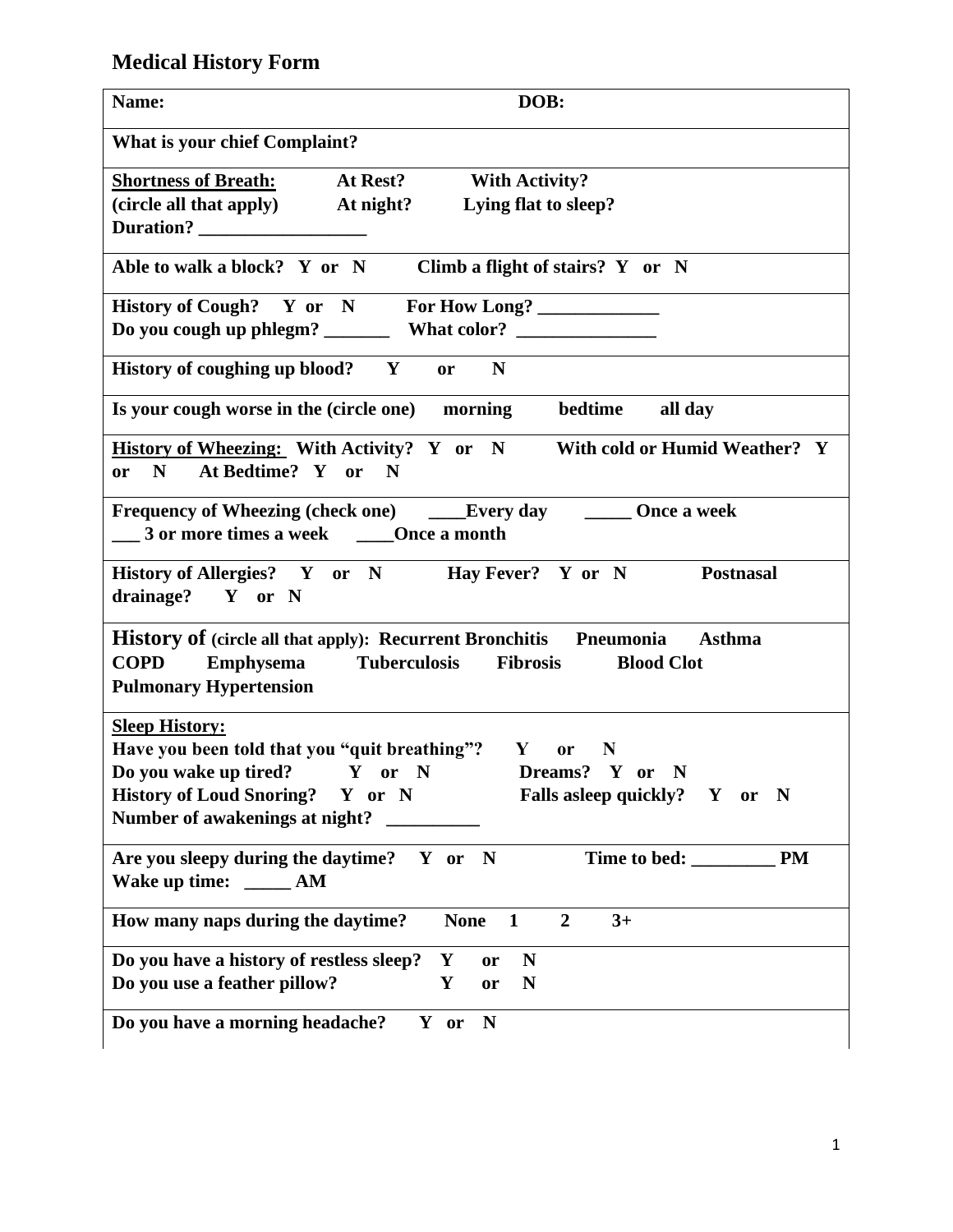| Do you have a history of increased limb movements in the evening? Y<br>$\mathbf N$<br>$\mathbf{or}$<br>Do you have a history of "creeping and/or crawling" sensation in your legs in the evening?<br>Y or N |
|-------------------------------------------------------------------------------------------------------------------------------------------------------------------------------------------------------------|
| History of (circle all that apply): sleep walking narcolepsy restless legs<br>seizures<br>sleep apnea                                                                                                       |
| <b>Occupational History:</b><br>Have you worked in or with: asbestos foundry sandblasting welding<br>quarry                                                                                                 |
| <b>Marital Status:</b><br><b>Married</b><br>______ Single _______ Divorced _______ Separated _______ Widowed                                                                                                |
| <b>Tobacco History: Cigarettes Cigars Pipe Chewing</b><br><b>Snuff</b><br>Dip<br><b>E-Cigs/Vaping</b><br>Never Past Active<br>Date started:<br>How much (e.g. pack per day) $\frac{1}{2}$                   |
| <b>Alcohol History: Never</b><br><b>Past</b><br><b>Active</b><br>Liquor Beer<br><b>Wine</b><br><u>_______</u> drinks per ______                                                                             |
| <b>Illicit Drug Use:</b><br><b>Never</b><br><b>Past</b> Active                                                                                                                                              |
| Caffeine Use: Never Past Active<br>Coffee Tea Soda<br>cans/cups per day                                                                                                                                     |
| Pets in the house? Y or N How Many?<br>Type?                                                                                                                                                                |
| Animal Exposure? Y or N<br>Past or Present?<br><b>Type of Animal(s):</b>                                                                                                                                    |
| Indoor Plants? Y or N                                                                                                                                                                                       |
| <b>Allergies:</b>                                                                                                                                                                                           |
| <b>Current Medications:</b>                                                                                                                                                                                 |
|                                                                                                                                                                                                             |

 $\overline{\phantom{a}}$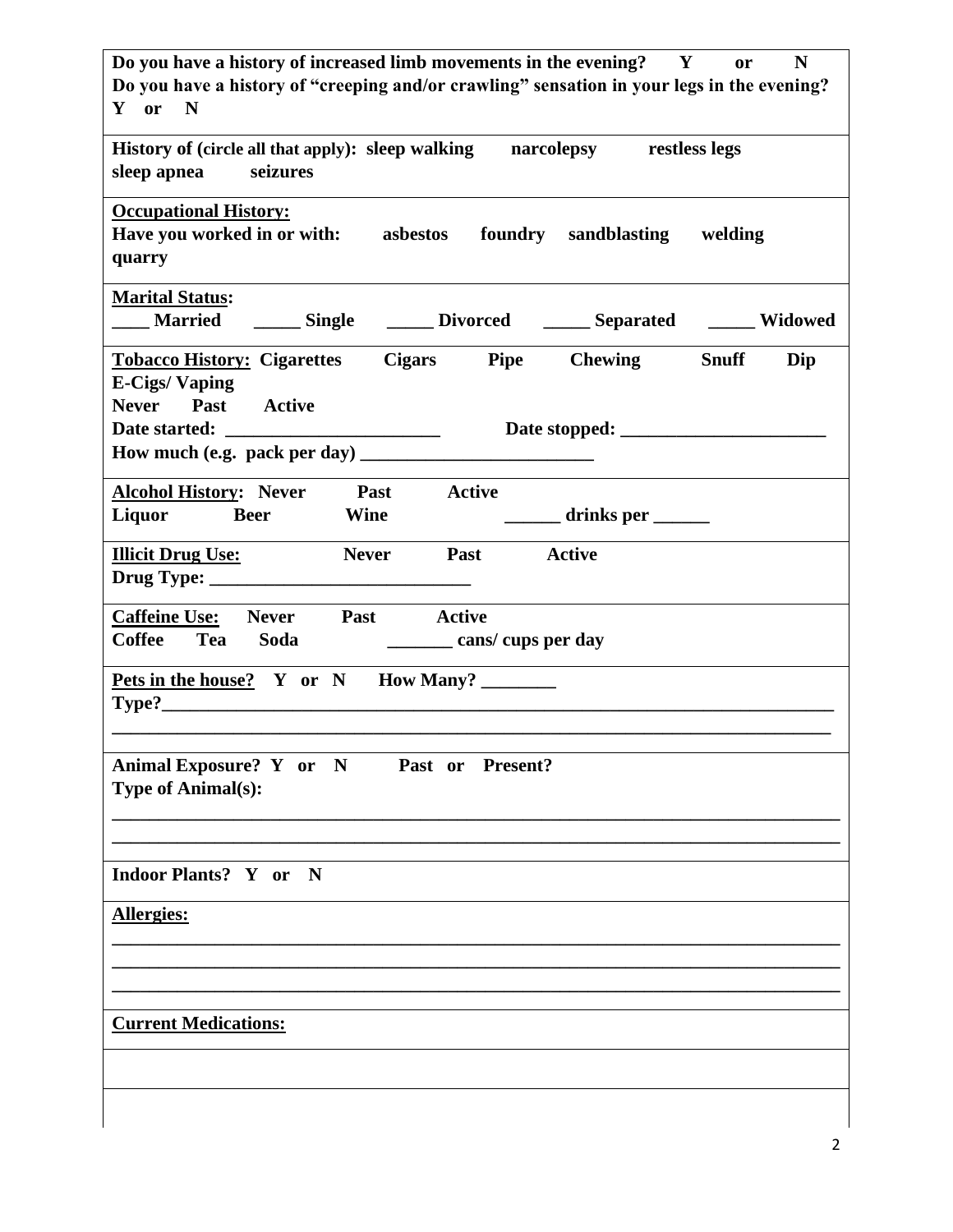| <b>Surgical History (Circle All that Apply):</b> |                       |                                                   |                                                                                   |                                 |
|--------------------------------------------------|-----------------------|---------------------------------------------------|-----------------------------------------------------------------------------------|---------------------------------|
| <b>Cataract (RT/LT)</b>                          |                       | Hip (RT/LT)                                       | Glaucoma (RT/LT)                                                                  | Knee (RT/LT)                    |
| Hernia (Umbilical/Inguinal/Ventral)              |                       |                                                   | <b>Coronary Bypass</b>                                                            | Pacemaker                       |
| <b>Heart Valve Surgery</b>                       |                       | <b>AICD</b>                                       | <b>Lung Surgery</b>                                                               | <b>Tonsillectomy</b>            |
| Appendectomy                                     |                       | <b>C</b> Section                                  | <b>Hysterectomy</b>                                                               | Oophorectomy                    |
| <b>Back</b>                                      |                       | <b>Gastric Bypass</b>                             | <b>Sinus</b>                                                                      | <b>Gallbladder</b>              |
| <b>Aneurism (Brain/Chest/Abdomen)</b>            |                       |                                                   | <b>Vascular Bypass</b>                                                            | <b>Vascular Stent</b>           |
| <b>Cardiac Stent/Angioplasty</b>                 |                       | <b>Bladder Lift</b>                               | <b>Nasal septum</b>                                                               |                                 |
| <b>Medical History (Circle All that Apply):</b>  |                       |                                                   | <b>Hypertension</b>                                                               | <b>Diabetes Mellitus</b>        |
| <b>Stroke</b>                                    |                       | <b>Coronary Artery Disease</b>                    | <b>Heart Attack</b>                                                               | <b>Atrial Fibrillation</b>      |
| <b>Cataract</b>                                  | <b>Glaucoma</b>       |                                                   | <b>Cancer</b>                                                                     | <b>Congestive Heart Failure</b> |
| <b>Arthritis</b>                                 | Asthma                |                                                   | <b>COPD</b>                                                                       | <b>Anxiety</b>                  |
| <b>Depression</b>                                |                       | <b>Chronic Kidney Disease</b>                     | <b>Blood Clot to Leg</b>                                                          | <b>Blood Clot to Lung</b>       |
| <b>Acid Reflux</b>                               |                       | <b>Poor Circulation (Peripheral Vasc Disease)</b> |                                                                                   | <b>Prostate Enlargement</b>     |
| <b>Ulcers</b>                                    |                       | <b>Increased Cholesterol</b>                      | <b>Thyroid</b>                                                                    | <b>Sleep Apnea</b>              |
| <b>Restless Leg Syndrome Kidney Stones</b>       |                       |                                                   |                                                                                   |                                 |
| Other:                                           |                       |                                                   |                                                                                   |                                 |
|                                                  |                       |                                                   |                                                                                   |                                 |
|                                                  |                       |                                                   |                                                                                   |                                 |
|                                                  |                       |                                                   |                                                                                   |                                 |
|                                                  |                       |                                                   |                                                                                   |                                 |
| <b>Family Medical History:</b>                   |                       |                                                   |                                                                                   |                                 |
| Father-                                          |                       |                                                   |                                                                                   |                                 |
| Age                                              | <b>Alive/Deceased</b> |                                                   |                                                                                   |                                 |
| <b>Medical History:</b>                          |                       |                                                   |                                                                                   |                                 |
|                                                  |                       |                                                   |                                                                                   |                                 |
|                                                  |                       |                                                   |                                                                                   |                                 |
|                                                  |                       |                                                   |                                                                                   |                                 |
| Mother-                                          |                       |                                                   |                                                                                   |                                 |
| Age                                              | <b>Alive/Deceased</b> |                                                   |                                                                                   |                                 |
| <b>Medical History:</b>                          |                       |                                                   |                                                                                   |                                 |
|                                                  |                       |                                                   |                                                                                   |                                 |
|                                                  |                       |                                                   |                                                                                   |                                 |
|                                                  |                       |                                                   |                                                                                   |                                 |
| Siblings-                                        |                       |                                                   |                                                                                   |                                 |
|                                                  |                       |                                                   | How Many? ________ Ages? ________ Alive/ Deceased _______________________________ |                                 |
| <b>Medical History:</b>                          |                       |                                                   |                                                                                   |                                 |
|                                                  |                       |                                                   |                                                                                   |                                 |
|                                                  |                       |                                                   |                                                                                   |                                 |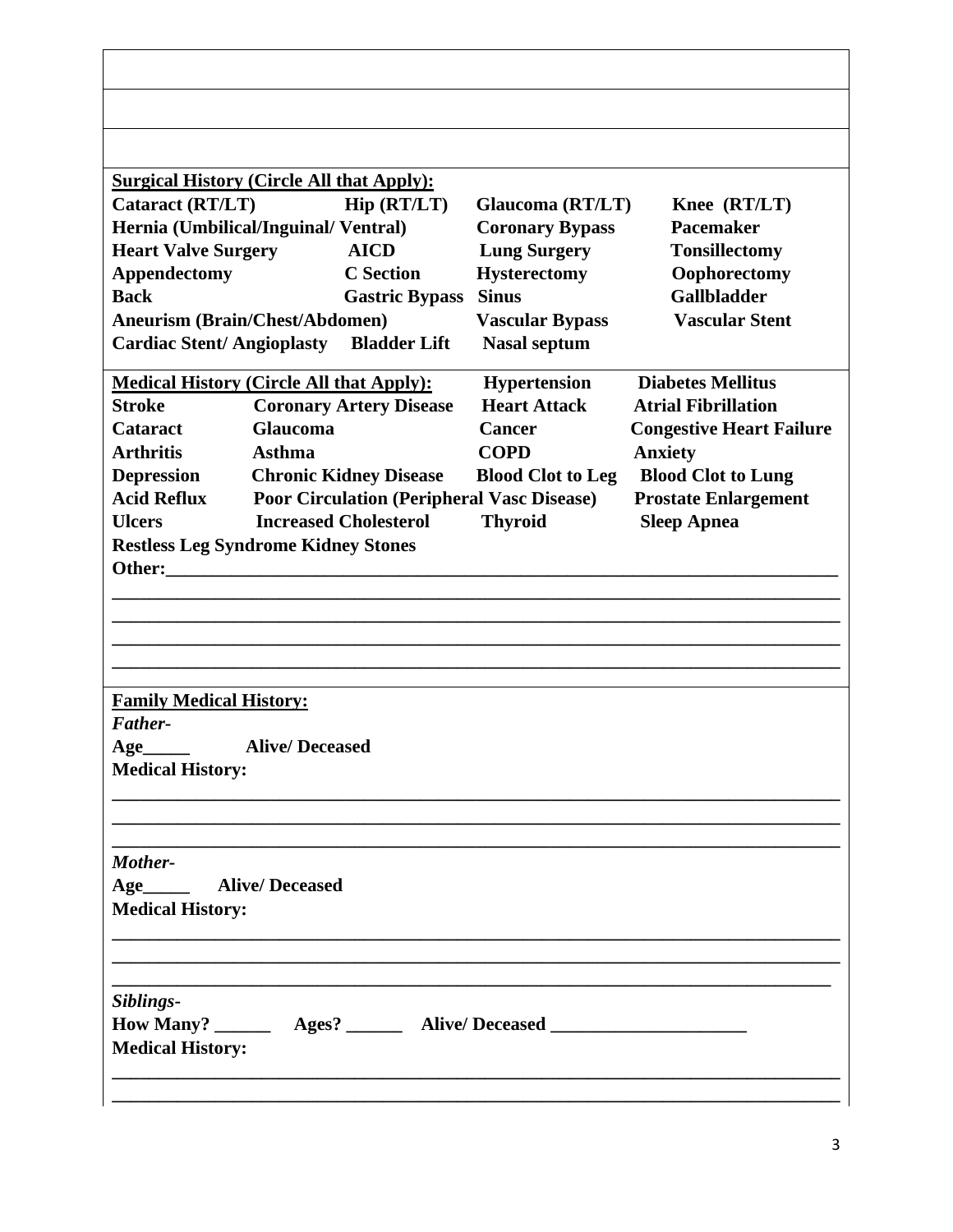| Other-                                             |                |                           |                           |                                    |
|----------------------------------------------------|----------------|---------------------------|---------------------------|------------------------------------|
|                                                    |                |                           |                           |                                    |
| <b>CIRCLE</b> all the conditions you have had:     |                |                           |                           |                                    |
| General:                                           |                | <b>HEENT:</b>             |                           | Musculoskeletal:                   |
| <b>Weight Loss</b>                                 |                | <b>Eye Problems</b>       |                           | <b>Arthritis</b>                   |
| <b>Weight Gain</b>                                 |                | <b>Hearing Defect</b>     |                           | <b>Back Pain</b>                   |
| <b>Heartburn</b>                                   |                |                           | <b>Nasal Congestion</b>   | <b>Osteoporosis</b>                |
| <b>Nausea</b>                                      |                | <b>Sore Throat</b>        |                           | Fibromyalgia                       |
| <b>Night Sweat</b>                                 |                |                           |                           |                                    |
| <b>Vomiting</b>                                    |                |                           |                           |                                    |
| <b>Fever</b>                                       |                |                           |                           |                                    |
| <b>Diarrhea</b>                                    |                |                           |                           |                                    |
| Constipation                                       |                |                           |                           |                                    |
| <b>Colon Polyp</b>                                 |                |                           |                           |                                    |
|                                                    |                |                           |                           |                                    |
| CVS:<br><b>Chest Pain</b>                          |                | Skin:<br><b>Psoriasis</b> |                           | <b>Neuro/Psychiatry:</b>           |
|                                                    |                | <b>Eczema</b>             |                           | <b>Anxiety</b>                     |
| <b>Irregular Heart Beat</b><br><b>Heart Murmur</b> |                |                           |                           | <b>Depression</b><br><b>Stroke</b> |
| <b>Heart Failure</b>                               |                |                           |                           | <b>Numbness</b>                    |
| <b>Valve Prolapse</b>                              |                |                           |                           | <b>Vertigo</b>                     |
| <b>Blocked Artery</b>                              |                |                           |                           | <b>Tremors</b>                     |
| <b>High Cholesterol</b>                            |                |                           |                           | <b>Dizziness</b>                   |
|                                                    |                |                           |                           |                                    |
| <b>Urinary Symptoms:</b>                           | <b>Burning</b> |                           | <b>Blood in the Urine</b> | <b>Hesitancy</b>                   |
| <b>Dribbling</b>                                   |                | <b>Kidney Disease</b>     |                           |                                    |
| Have you had a:                                    |                |                           |                           |                                    |
| <b>Flu Shot?</b>                                   | Y              | N                         |                           |                                    |
| <b>Pneumococcal 23 shot?</b>                       | Y              | N                         |                           |                                    |
| <b>Prevnar 12 shot?</b>                            | Y              | N                         |                           |                                    |
| Shingles shot?                                     | Y              | N                         |                           |                                    |
| <b>DTP Shot?</b>                                   | Y              | N                         |                           |                                    |
| COVID 19- $1st shot?$                              | Y              | N                         |                           |                                    |
| COVID 19- $2nd$ shot?                              | Y              | N                         |                           | Date: Location: Location:          |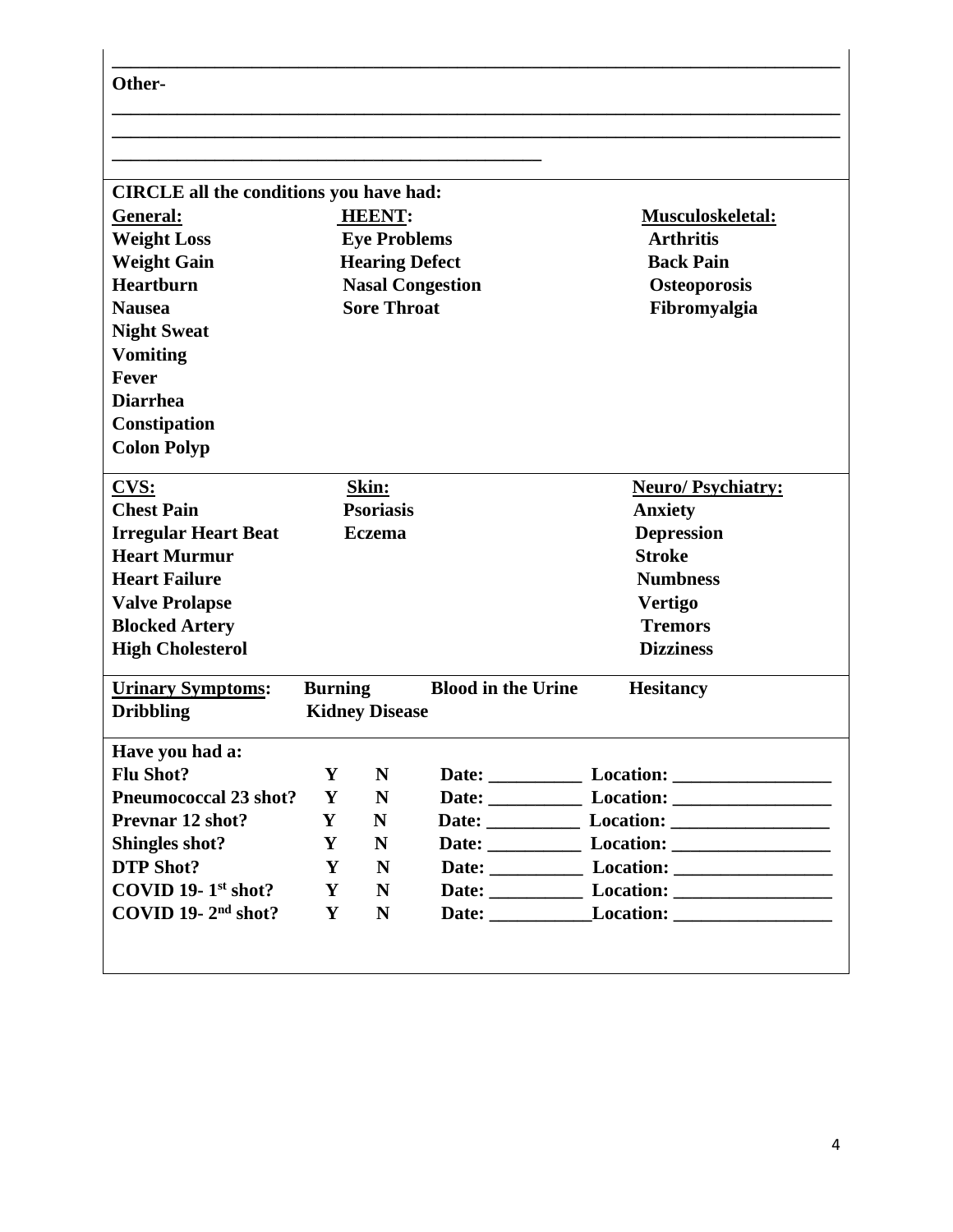

# **Epworth Sleepiness Scale**

**Use this scale to determine your level of sleepiness.**

**Choose the most appropriate number for each situation:**

### **Situation Chance of Dozing or Sleeping:**

| $\vert 0 \vert$ = no chance of dozing           |
|-------------------------------------------------|
| $\vert$ 1 = slight chance of dozing or sleeping |
| $2 =$ moderate chance of dozing or sleeping     |
| $\vert 3 =$ high chance of dozing or sleeping   |

| <b>Situation</b>                                               | <b>Chance of Dozing</b> |
|----------------------------------------------------------------|-------------------------|
| Sitting and reading                                            |                         |
| Watching TV                                                    |                         |
| Sitting inactive in a public place                             |                         |
| As a passenger in a motor vehicle for an hour or more          |                         |
| Lying down to rest in the afternoon when circumstances permits |                         |
| Sitting and talking to some one                                |                         |
| Sitting quietly after lunch without alcohol                    |                         |
| In a car, while stopped for a few minutes in traffic           |                         |
| <b>Total score</b>                                             |                         |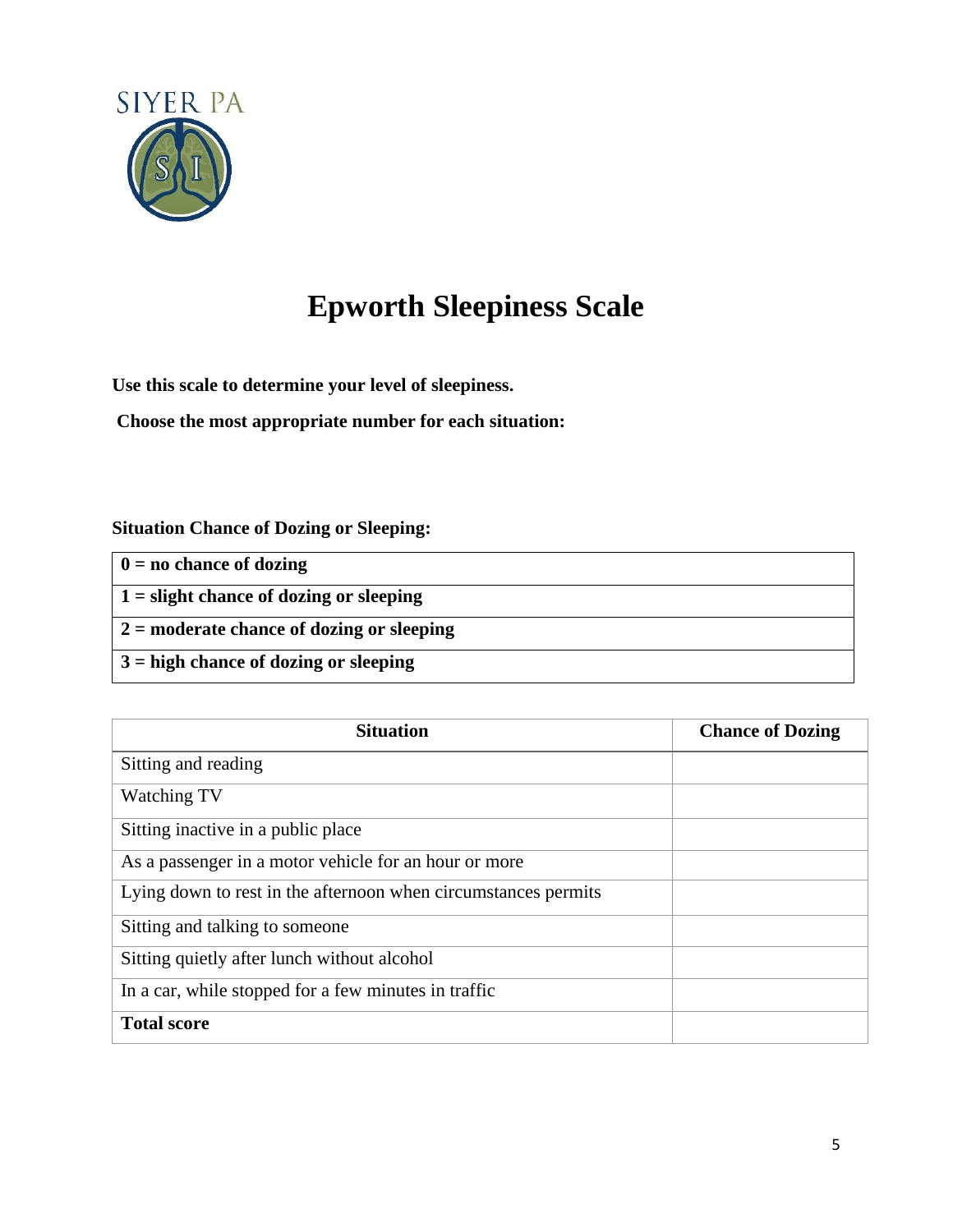#### **NEW PATIENT DEMOGRAPHICS**

| <b>Patient Name:</b>                                                                                                                                                       |                                                                                                                                                                                                                               | Date of Birth:                       |                                                                                                                                                                                                                               |
|----------------------------------------------------------------------------------------------------------------------------------------------------------------------------|-------------------------------------------------------------------------------------------------------------------------------------------------------------------------------------------------------------------------------|--------------------------------------|-------------------------------------------------------------------------------------------------------------------------------------------------------------------------------------------------------------------------------|
| <b>Address:</b>                                                                                                                                                            |                                                                                                                                                                                                                               |                                      |                                                                                                                                                                                                                               |
| <b>Social Security #:</b>                                                                                                                                                  | Race:                                                                                                                                                                                                                         | <b>Ethnicity:</b>                    | the control of the control of the control of the control of the control of the control of the control of the control of the control of the control of the control of the control of the control of the control of the control |
| <b>Preferred Language:</b>                                                                                                                                                 |                                                                                                                                                                                                                               |                                      |                                                                                                                                                                                                                               |
| <b>Marital Status:</b>                                                                                                                                                     | Single   Married   Divorced   Widowed   Partner/Common Law Spouse                                                                                                                                                             |                                      |                                                                                                                                                                                                                               |
| <b>Email Address:</b>                                                                                                                                                      |                                                                                                                                                                                                                               |                                      |                                                                                                                                                                                                                               |
| <b>Employer Name:</b>                                                                                                                                                      | and the control of the control of the control of the control of the control of the control of the control of the                                                                                                              |                                      |                                                                                                                                                                                                                               |
| <b>Primary Phone #:</b>                                                                                                                                                    |                                                                                                                                                                                                                               | Home Phone     Cell Phone            | <b>Work Phone</b>                                                                                                                                                                                                             |
| <b>Secondary Phone #:</b>                                                                                                                                                  |                                                                                                                                                                                                                               | Home Phone   Cell Phone   Work Phone |                                                                                                                                                                                                                               |
|                                                                                                                                                                            |                                                                                                                                                                                                                               | <b>Relationship:</b>                 | <u> 1980 - Jan Salaman Salaman (</u>                                                                                                                                                                                          |
| Phone #:                                                                                                                                                                   | <u> 1989 - Johann Barn, fransk politik (d. 1989)</u>                                                                                                                                                                          | Home Phone   Cell Phone   Work Phone |                                                                                                                                                                                                                               |
|                                                                                                                                                                            |                                                                                                                                                                                                                               | Yes    No                            |                                                                                                                                                                                                                               |
| Would you like to receive text messages for appointment reminders?                                                                                                         |                                                                                                                                                                                                                               |                                      |                                                                                                                                                                                                                               |
| Can we leave a detailed message or voicemail on either phone number above? $\vert$   Yes     No                                                                            |                                                                                                                                                                                                                               |                                      |                                                                                                                                                                                                                               |
| Would you like to be enrolled in the Healow Patient Portal?                                                                                                                |                                                                                                                                                                                                                               | Yes     No                           | If yes, please add your email above                                                                                                                                                                                           |
|                                                                                                                                                                            |                                                                                                                                                                                                                               |                                      |                                                                                                                                                                                                                               |
|                                                                                                                                                                            | <u> 1980 - Johann Barbara, martxa alemaniar argametra (h. 1980).</u>                                                                                                                                                          |                                      |                                                                                                                                                                                                                               |
|                                                                                                                                                                            | <u> 1989 - Johann Stoff, deutscher Stoffen und der Stoffen und der Stoffen und der Stoffen und der Stoffen und der</u>                                                                                                        | <b>Phone Number:</b>                 | <u> 1980 - Johann Stoff, fransk politik (d. 1980)</u>                                                                                                                                                                         |
|                                                                                                                                                                            | <u> Alexandria de la contrada de la contrada de la contrada de la contrada de la contrada de la contrada de la c</u>                                                                                                          |                                      |                                                                                                                                                                                                                               |
|                                                                                                                                                                            | <u> 2008 - Andrea Andrew Maria (h. 1878).</u>                                                                                                                                                                                 | <b>Phone Number:</b>                 | <u> 1989 - Jan Sterlinger, skriuwer fan it ferstjer fan it ferstjer fan it ferstjer fan it ferstjer fan it ferstj</u>                                                                                                         |
|                                                                                                                                                                            | the control of the control of the control of the control of the control of the control of the control of the control of the control of the control of the control of the control of the control of the control of the control |                                      |                                                                                                                                                                                                                               |
|                                                                                                                                                                            | City:                                                                                                                                                                                                                         | State:                               | Zip:                                                                                                                                                                                                                          |
|                                                                                                                                                                            |                                                                                                                                                                                                                               |                                      |                                                                                                                                                                                                                               |
| City/State/Zip:<br><b>Referring Doctor:</b><br>City/State/Zip:<br><b>Preferred Pharmacy Name:</b><br><b>Address:</b><br><b>Secondary Pharmacy Name:</b><br><b>Address:</b> | City:                                                                                                                                                                                                                         | State:                               | Zip:                                                                                                                                                                                                                          |
| <b>Preferred Mail Order Pharmacy:</b>                                                                                                                                      |                                                                                                                                                                                                                               |                                      |                                                                                                                                                                                                                               |
|                                                                                                                                                                            |                                                                                                                                                                                                                               |                                      |                                                                                                                                                                                                                               |
| Please list anyone below you would like us to be able to communicate with regarding your medical information:<br>Name:                                                     |                                                                                                                                                                                                                               | Relationship:                        |                                                                                                                                                                                                                               |
| <b>Primary Care Doctor:</b><br>Name:                                                                                                                                       |                                                                                                                                                                                                                               | Relationship:                        |                                                                                                                                                                                                                               |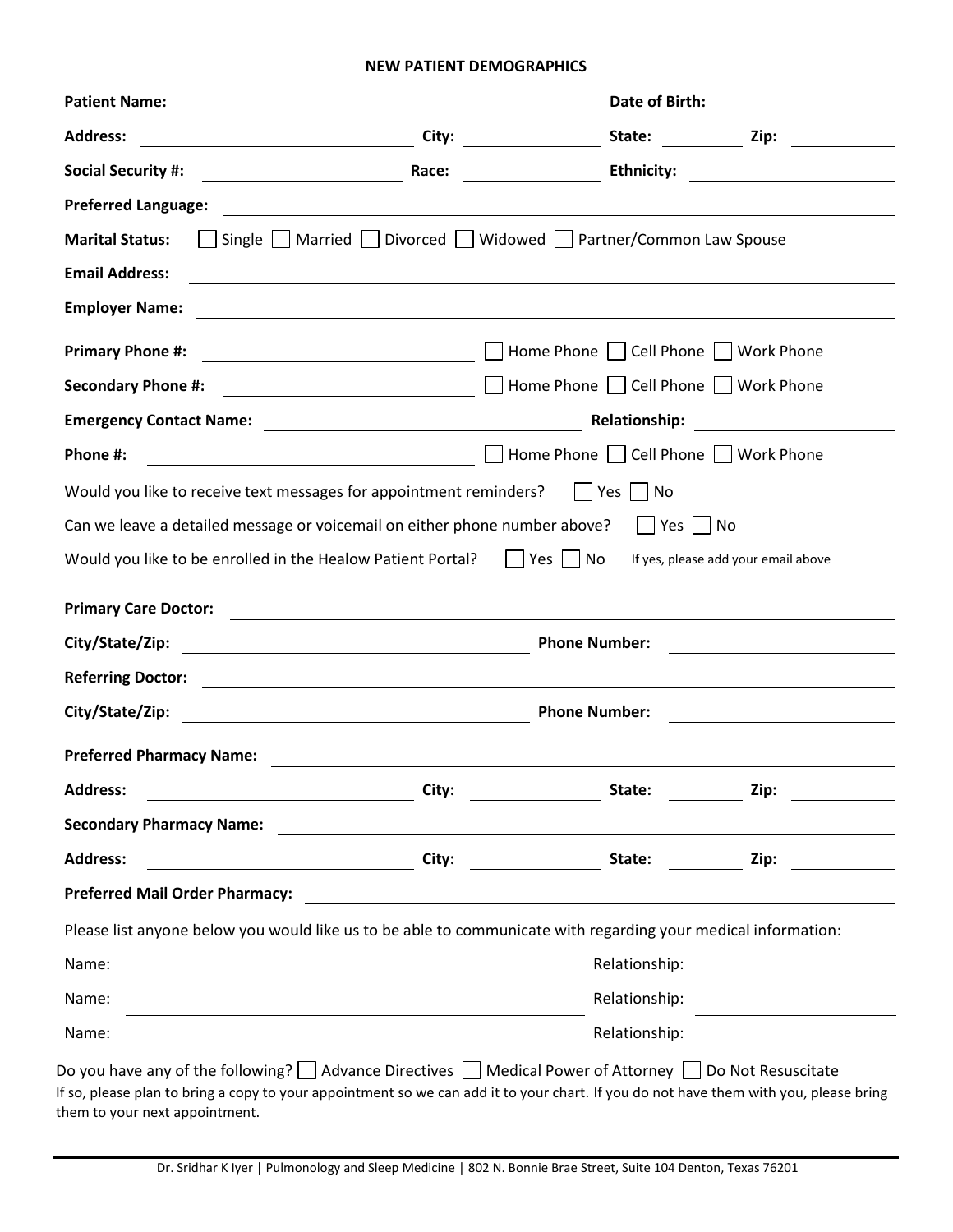#### **OFFICE POLICIES AND PATIENT INFORMATION ACKNOWLEDGEMENT**

Your signature below indicates you have been offered the patient policies and patient information booklet and agree to the patient policies of our practice. You have a right to receive a copy of each of these policies which are available at the front desk and on our website. If you have any questions regarding any of these policies, please ask to speak with the Office Manager for more information.

- No Show Policy
- **Late Arrivals Policy**
- Financial Policy
- Insurance Policy
- Referral Policy
- **Refill Policy**
- Termination of Care Policy
- After Hours Calls
- Patient Portal
- Notice of Privacy Practices
- Notification Regarding Radiology and Laboratory Services

#### **FINANCIAL RESPONSIBILITY POLICY AND INSURANCE ASSIGNMENT**

I, the undersigned below, request that payment of authorized medical insurance benefits be made on my behalf to S Iyer PA, for services furnished to me by any provider associated with S Iyer PA. I authorize any holder of medical information about me to release to the appropriate medical insurance administration and its agents any information needed to determine benefits payable for related services. I understand my signature request that payment be made and authorizes release of medical information necessary to pay the claim. If other health insurance is indicated in item 9 of the HCFA 1500 form or elsewhere on other claim forms, my signature authorizes releasing the information to the insurer or agency shown.

If so determined by written contract between S Iyer PA and my medical insurer, then S Iyer PA accepts the charge determination of the insurance carrier as the full charge, and I am responsible only for the deductible, coinsurance, and non-covered services. Coinsurance and deductible are based upon the charge determination of the medical insurance carrier. If no contract exists between S Iyer PA and my insurance, then I agree to accept full responsibility for the difference between the insurance reimbursement received by S Iyer PA and the charges for services rendered. If I represent that I have medical insurance, I accept responsibility of all charges for services furnished to me by S Iyer PA in the event that is determined that I was not eligible or authorized to receive such services at the time of service. If I provide insurance information that is incorrect or invalid, I accept responsibility of all charges for payment for services. I understand that at the time of service, I am responsible for payment in full of any copay, out‐of‐network visit cost, prior outstanding balances, deductibles, and coinsurances.

If I do not fulfill my financial obligation to S Iyer PA, I will be sent written invoices detailing my obligation by S Iyer PA. At the discretion of S Iyer PA, my account may be referred to a collection agency for failure to clear an outstanding balance. If I am referred to collections, a collections fee will be added to my balance due along with any costs (including attorney fees, court costs, and filing fees) necessary to enforce collection of the amount due. S Iyer PA accepts cash, check, and credit cards. If a personal check is returned by the bank for any reason, the patient will be responsible for a returned check fee of \$40.00, which includes the bank's returned check fee and office administrative cost for handling the returned check.

#### **GENERAL CONSENT FOR CARE AND TREATMENT CONSENT**

You have the right, as a patient, to be informed about your condition and the recommended surgical, medical or diagnostic procedure to be used so that you may make the decision whether or not to undergo any suggested treatment or procedure after knowing the risks and hazards involved. At this point in your care, no specific treatment plan has been recommended. This consent form is simply an effort to obtain your permission to perform the evaluation necessary to identify the appropriate treatment and/or procedure for any identified condition(s). This consent provides us with your permission to perform reasonable and necessary medical examinations, testing, and treatment.

By signing below, you are indicating that (1) you intend that this consent is continuing in nature even after a specific diagnosis has been made and treatment recommended; and (2) you consent to treatment at this office. The consent will remain fully effective until it is revoked in writing. You have the right at any time to discontinue services. You have the right to discuss the treatment plan with your physician about the purpose, potential risks and benefits of any test ordered for you. If you have any concerns regarding any test or treatment recommend by your health care provider, we encourage you to ask questions. I voluntarily request a physician, and/or mid-level provider (Nurse Practitioner, Physician Assistant, or Clinical Nurse Specialist), and other health care providers or the designees as deemed necessary, to perform reasonable and necessary medical examination, testing and treatment for the condition which has brought me to seek care at this practice. I understand that if additional testing, invasive or interventional procedures are recommended, I will be asked to read and sign additional consent forms prior to the test(s) or procedure(s). I certify that I have read and fully understand the above statements and consent fully and voluntarily to its contents. By signing this document, you agree to the statements above.

Patient or Patient Representative's Signature Theorem Communisty Content of Date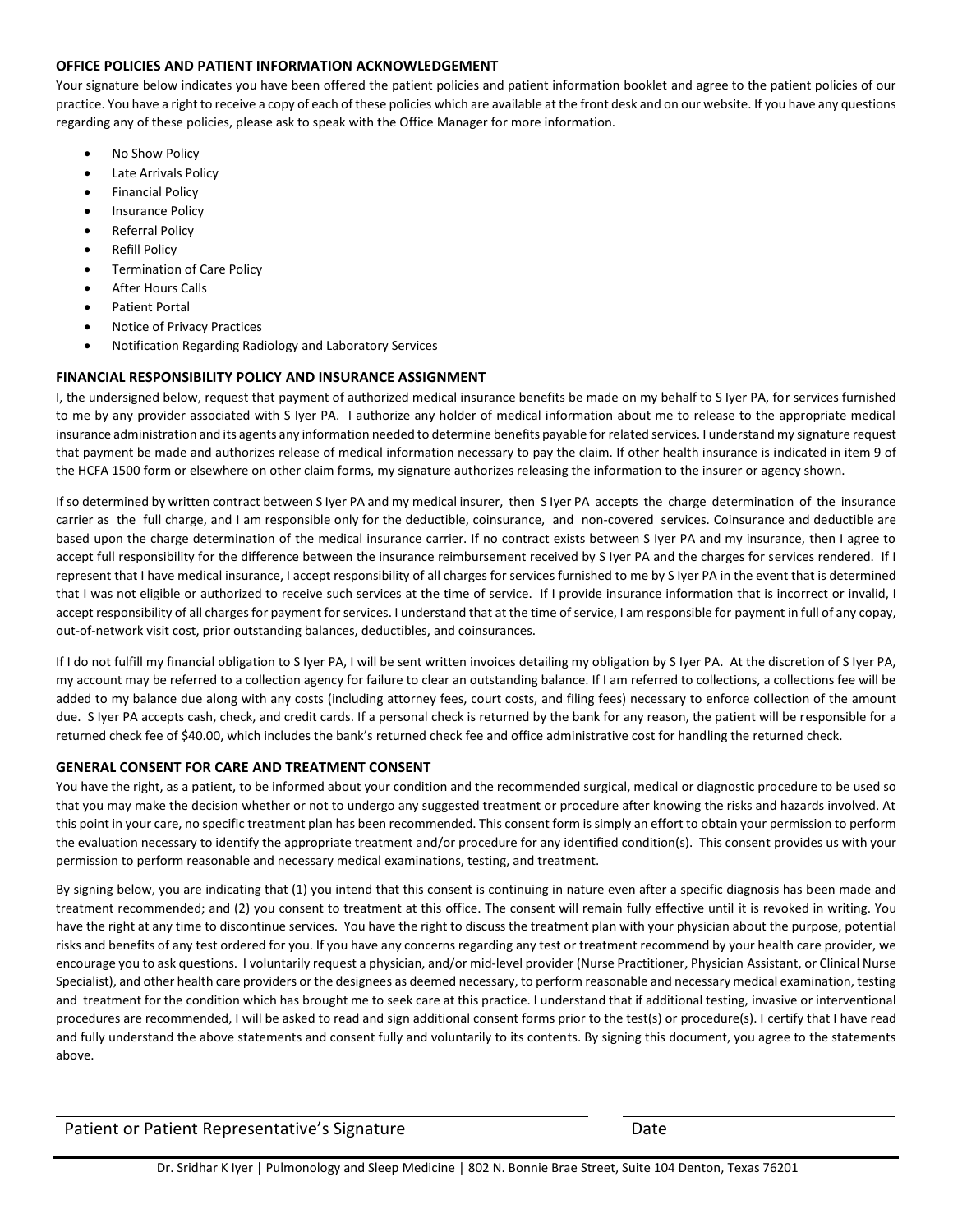#### **OFFICE POLICIES AND PATIENT INFORMATION**

#### **NO SHOW POLICY**

Our practice charges a \$40 fee for each no-showed appointment, or appointments cancelled less than 24 hours before the appointment time. If you no-show to more than three (3) appointments, you will be discharged from the practice. We will forward your records at no charge to another physician of your choosing.

#### **LATE ARRIVALS**

We work hard to stay on schedule to respect your time. To stay on schedule, we ask you to arrive 10 minutes before your appointment. If you are a new patient to the practice, you should arrive 20 to 30 minutes before your appointment to give yourself plenty of time to finish all the necessary paperwork. Arriving later than the recommended times, you are subject to more extended waiting periods. Patients who arrive more than ten (10) minutes past their appointment time may be rescheduled for another day.

#### **FINANCIAL POLICY**

All patients are required to complete a patient information form and present a valid form of identification along with their insurance card before being seen by a provider. All co-payments, deductibles, and other fees are due at the time of service. Full payment is due at the time of service unless other payment arrangements have been made. Copays, deductibles, co-insurance, and balances are also expected at the time of service.

#### **INSURANCE POLICIES**

Services performed or provided by this office will be billed to your insurance. This includes provider visits, sleep studies, pulmonary function tests, injections, etc. Once the insurance has processed your claim, we will send you the invoice for the patient responsibility provided to us by your insurance company. Delays in insurance occur when insurance information is not provided in a timely manner. Such delays may also result in insurance not covering the services provided. When an insurance company denies payment for a service, it is the patient's responsibility to cover the charges. In the event your insurance plan determines a service to be "a non‐covered service", you will be responsible for all non-covered and allowable charges. Therefore, it is important to review your benefits with your insurance provider. If you would like to have a patient estimate prior to the services being performed, please contact the office. Please NOTE: The balance that we quote you at the time of services is ONLY an estimate. You may still receive a bill for any remaining balance after your insurance carrier processes your claim. If you have insurance but decline to use it, please be aware that you will be charged full fee for all service(s) rendered. If you are uninsured, please ask about self-pay rates.

#### **INSURANCE REFERRAL POLICY**

Certain Insurances require a referral number for your visit to be paid. This referral number must be obtained by your Primary Care Physician (that the insurance has listed) before coming into your appointment. While we make every attempt at getting this referral number, it is ultimately the responsibility of the patient to make sure that the referral number is received. If this referral is not received, the patient has the option to reschedule the appointment or be seen as a self-pay patient.

#### **PRESCRIPTION REFILL POLICY**

All prescription refill requests should originate from the patient by contacting their pharmacist asking to request the refill electronically. All refill requests should be approved or disapproved by our office within 48 business hours. Routine prescription refills will not be fulfilled during the weekends or after office hours. Please plan ahead. You may also request your refills through the patient portal. This may be an easier option. All chronic, non-controlled medications will require at least a 6 month follow up unless your provider recommends otherwise.

#### **TERMINATION OF CARE POLICY**

We pride ourselves on our patient‐physician relationship and will strive to maintain a professional and respectful relationship. Unfortunately, there may be a time when we deem a patient‐physician relationship to be unhealthy due to non‐compliance to treatment plan, unacceptable behavior, or nonadherence to clinic policies. At this point, we have the right to terminate the relationship. We will provide a written letter to notify you of the termination. We will continue providing you care for 30 days after the termination letter for urgent medical needs. This will give you an appropriate time to find another provider to address your medical needs. Physical and verbal abuse towards office staff will not be tolerated. This includes offensive behavior on the telephone with office personnel. Abusive behavior may result in immediate dismissal from the practice.

#### **AFTER HOURS CALLS**

If you are experiencing a life-threatening medical emergency, call 911. If you need urgent but not emergency assistance during nonbusiness hours, please call the office. A provider is on call 24 hours a day after hours only for urgent matters, not for routine business.